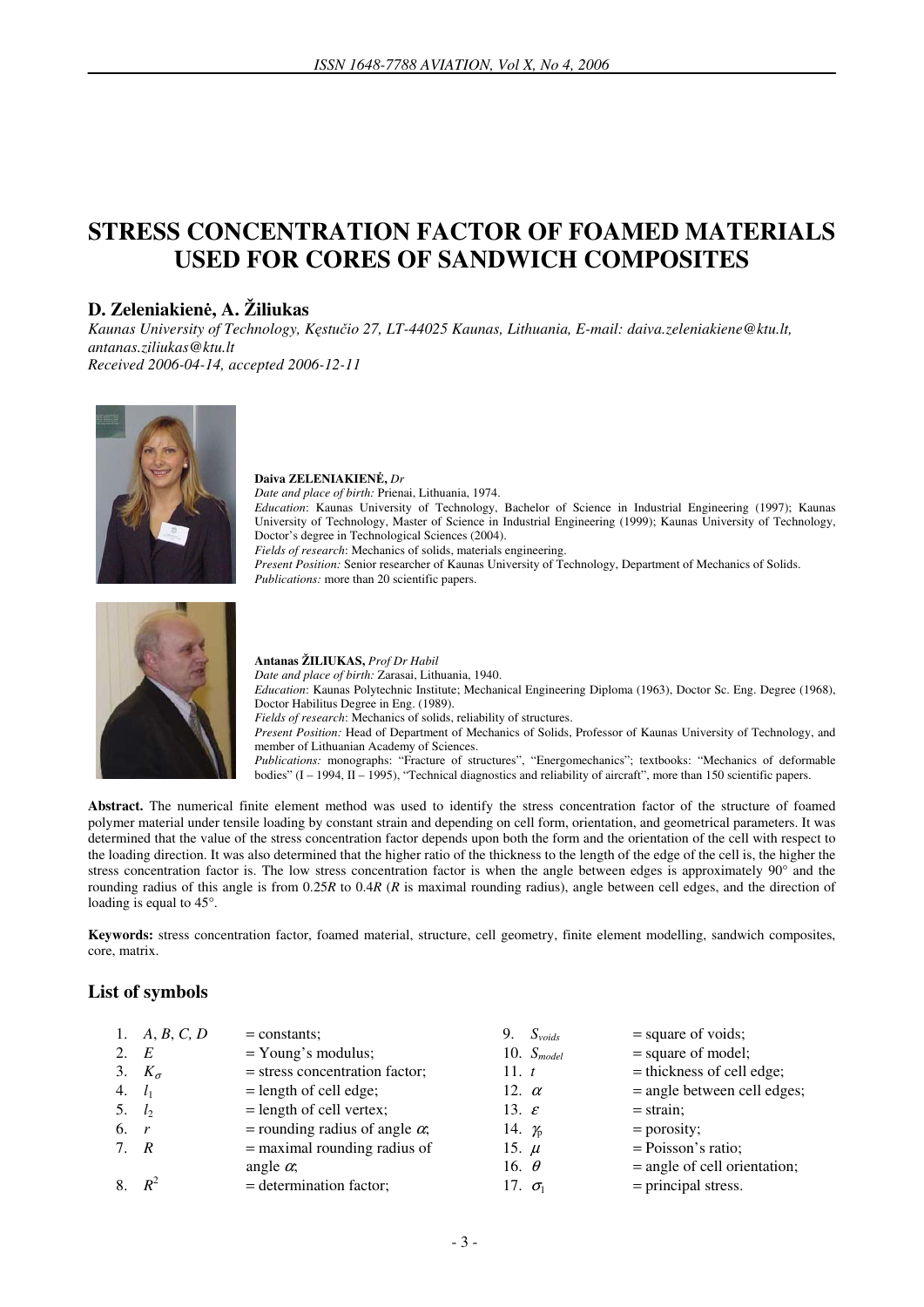#### **Introduction**

 Foamed and honeycomb materials are currently widely used instead of monolithic materials, because they are cheaper, lighter, and exhibit good strength and deformability [5]. These materials, components, and their products are widely used in aviation, the automotive industry, packaging, and other applications.

 An exceptional case of the use of foamed materials is sandwich composites with rigid matrixes and cores from foamed materials, frequently polymers. Such composites are ubiquitous in aircraft structures [4].

 Foamed material is a heterogeneous system with a complex structure [7]. This system is a diphase composite with a solid matrix and gasiform filler [6]. The mechanical properties of heterogeneous systems depend not only on the nature of the material, but also on its structure. In the case of foams, mechanical behaviour is closely related to cell structure and geometry.

 The aim of this investigation was to evaluate the influence of the structure of foamed material defined by cell form, orientation, and geometrical parameters on the value of the stress concentration factor.

#### **1. Modelling**

 The structure of foamed materials was analysed by studying these materials with the help of a microscope and investigating photographs of the structure of foamed materials. It was determined that the typical structure consists of jointed edges that form polygonal elements, or so-called cells, oriented in various directions.

 Finite element analysis was used to identify the influence of the structure of material and the direction of tension on stress concentration. Analysis was performed by the finite element code ALGOR [1]. A twodimensional model was made to utilize symmetry and periodicity, assuming that there are no through-thethickness stresses in the plane. The exact number of elements of each model depends on the type of model.

 For the investigation of the influence of cell form and orientation on the stress concentration factor of such materials, the 2D models were created (Fig 1). Tetragonal (IA or IB), hexagonal (IIA or IIB), and octagonal (IIIA or IIIB) cells compose the models, and each model consists of nine cells. The length and thickness of the edges were  $l_1 = 3.53$  mm and  $t = 0.5$  mm. Cells IA, IIA and IIIA differ from IB, IIB and IIIB only in orientation: the first of them are rotated by angles of  $\theta = 45^{\circ}$ ,  $\theta = 30^{\circ}$  and  $\theta$  = 45° respectively.

 To obtain the influence of the geometrical parameters of the structure such as the angle  $\alpha$  between edges, length of vertex  $l_2$ , rounding radius r of angle  $\alpha$ , and thickness of edge *t*, on the stress concentration factor, three groups of models were created (Fig 2).

 The first group of models was based on model IA and made with a variable angle  $\alpha$  (Fig 2, a, b). In these models, the length of vertex  $l_2$  was variable, but the length of edge *l*1, thickness of edge *t*, and rounding radius *r* were constant  $(l_1 = 3.53$  mm,  $t = 0.5$  mm,  $r = 0$  mm).



**Fig 1.** Cells of foamed materials;  $1 -$  edge,  $2 -$  vertex,  $l_1$ length of edge, *t* – thickness of edge

 The second group was made on the basis of models IA and IB. The variable parameter of these models was rounding radius  $r$  of right angle  $\alpha$ , and it was changed from 0 to  $R$ , i. e. to the full circle radius (Fig 2, c, d). The length of the edge was a constant  $l_1 = 3.53$  mm as in the case of first group of models.

 The third group (on the basis of IA) was created by changing the thickness of edges *t* and the relationship *t*/*l*<sup>1</sup> at the same time, but the other parameters were constant:  $r = 0$  mm,  $\alpha = 90^{\circ}$ , and  $l_1 = 3.53$  mm (Fig 2 e, f).

 Every model investigated consisted of nine cells. Because the length of the model depended on the geometry of the cell, it was not constant for all models.

The porosity of each 2D model  $\chi$  was calculated according to this equation

$$
\gamma_{\rm p} = \frac{S_{\text{voids}}}{S_{\text{model}}} \tag{1}
$$

in which *Svoids* and *Smodel* are the squares of the voids and the model.

 The boundary conditions were such that the upper surface was shear-free with a constant displacement constraint. The bottom surface had constraints on two directions at a point on the axis of symmetry of the model and constrains on one direction in other points. The right and left surfaces are assumed to be stress free. The strain of models was equal to 0.2. An enlarged description of the loading models was presented in previous investigations [10, 11].

 Young's modulus of foam matrix material was  $E = 3.98$  MPa and Poisson's ratio was  $\mu = 0.46$ . Since this material was used for previous investigations, the choice of this material is done for comparison purposes.

The stress concentration factor  $K_{\sigma}$  was determined as the strength property of the model

$$
K_{\sigma} = \frac{\sigma_1}{\sigma_{1N}}\,,\tag{2}
$$

where  $\sigma_1$  is the maximal value of principal stress in the model and  $\sigma_{1N}$  is the nominal stress caused in pure matrix material under the same loading conditions.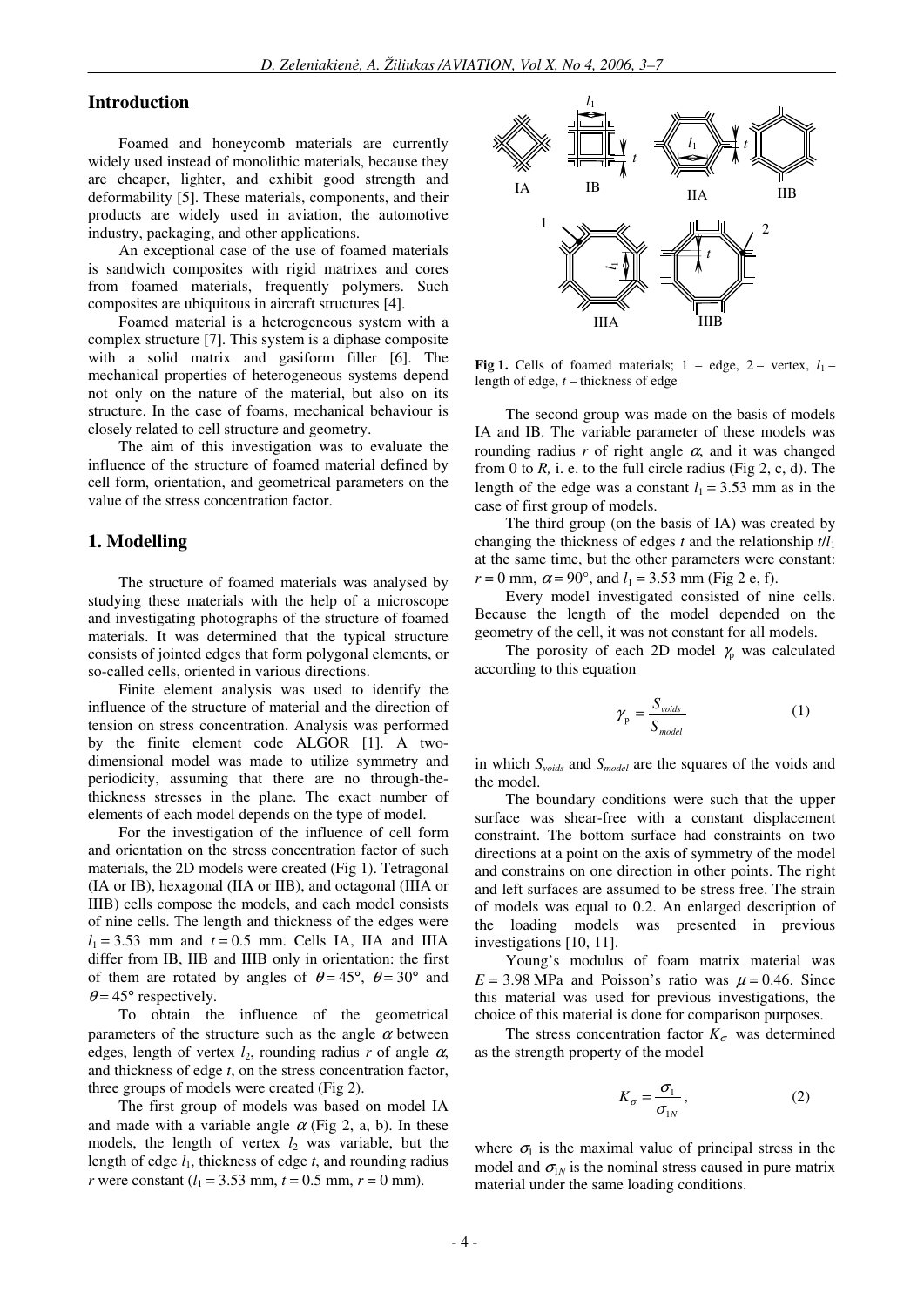

**Fig 2.** Numerical models: variable angle  $\alpha$  between edges and variable length of vertex *l*<sub>2</sub> (a, b); variable rounding radius *r* of angle  $\alpha$ (c, d); variable thickness of edge *t* (e, f)

### **2. Results and Discussion**

## **2.1. Influence of cell form and orientation on stress concentration factor**

The dependence of stress concentration factor  $K_{\sigma}$ and porosity value  $\chi$  on cell form and orientation is presented in figure 3. It seems that the value of the stress concentration factor depends not only on the form of the cell but also substantially on the orientation. The lowest stress concentration factor is characteristic of model IA, but if it is transferred to IB, i. e. the orientation of IA is changed, the  $K_{\sigma}$  is significantly increased. As it was obtained before, the stress concentration factor depends upon the orientation of the edges of the matrix with respect to the direction of loading and on the changes of the stiffness of the adjacent zones of matrix in the case of the loading of the constant strain [10]. If the longitudinal axis of the thin edge is in line with the direction of tensile, the stress concentration factor is the highest.

If the angle between these edges and the tensile direction is equal to 45°, the stress concentration factor is the lowest. Therefore, the cell of the IA model consists of four edges oriented in direction of 45°. In the case of cell IB only the two edges that are parallel to the direction of tension experience loading. Due to this, the stress concentration factor of IB is more than two times higher that of IA.



**Fig 3.** Stress concentration factor  $K_{\sigma}$  and porosity  $\gamma$  depending on model cell form and orientation the analogous reasoning, the behaviour of models IIA, IIB, and IIIA, IIIB can be explained

## **2.2. Influence of cell geometric parameters on stress concentration factor**

The relationship of stress concentration factor  $K_{\sigma}$ and the ratio  $l_2/(l_2(90°))$  with respect to the angle between edges  $\alpha$  are presented in figure 4. The value of  $l_2/(l_2(90°))$ defines the relation of the vertex lengths of the investigative model and that of basic model IA that exhibit angle  $\alpha$  equal to 90°. The curve of  $K_{\alpha} = f(\alpha)$ dependence could be described by the following equation

$$
K_{\sigma} = A + \alpha (B + C\sqrt{\alpha}), \tag{3}
$$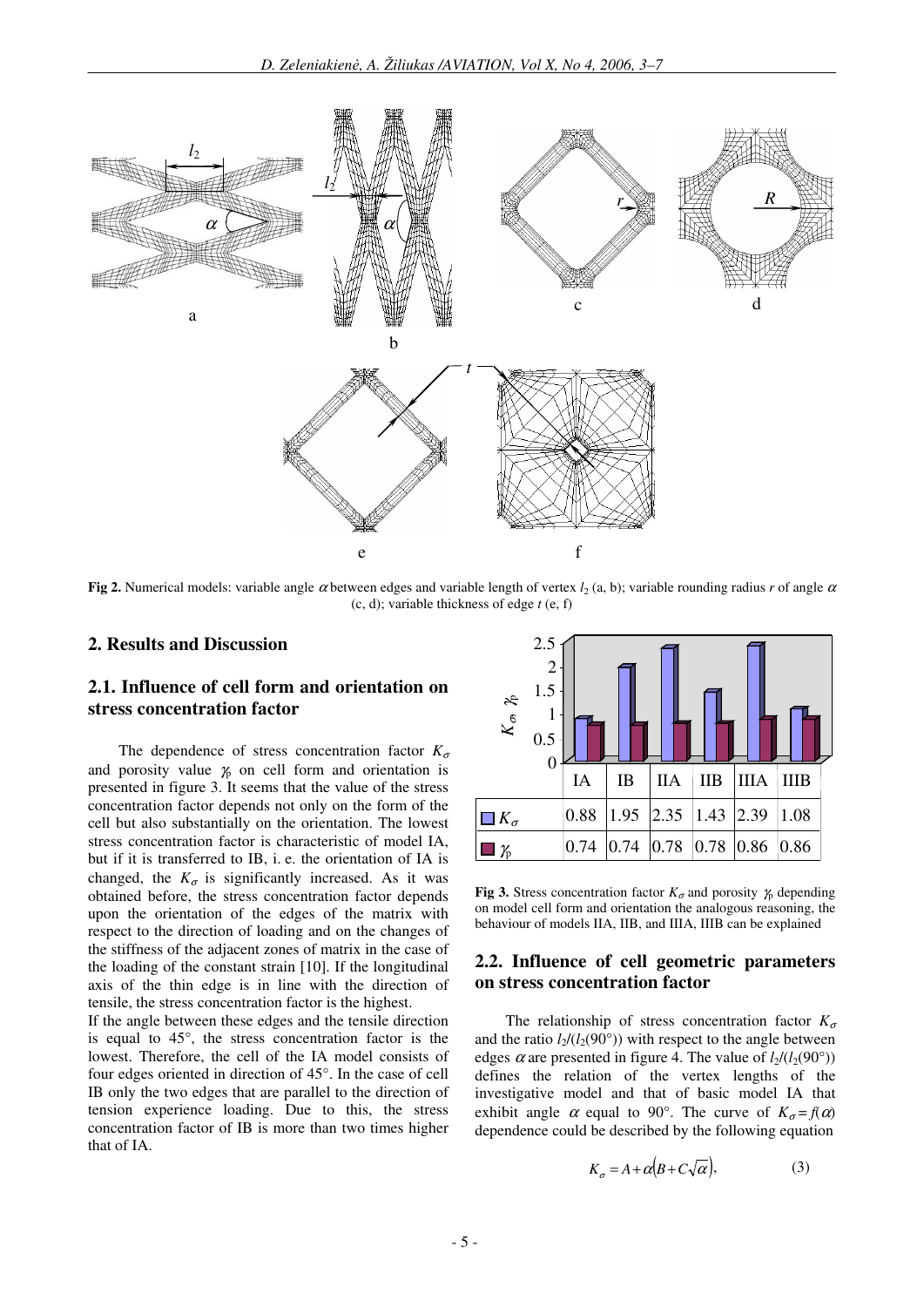where *A*, *B*, *C* are the constants:  $A = 4.38$ ,  $B = -0.53$ ,  $C = 0.01$ .

The dependence of  $l_2/(l_2(90^\circ)) = f(\alpha)$  decreases in all investigated intervals of  $\alpha$ , i. e. as the angle  $\alpha$  increases, the length of vertex  $l_2$  decreases. Due to this, the true area of the cross section of the cell also decreases. It is known from previous studies that in this case, the value of the deformation force decreases since the loading is defined by constant strain, and this leads to a decrease in the stress concentration factor [11]. But from figure 4 and equation (1), it is seen that  $K_{\sigma} = f(\alpha)$  does not monotonically decrease in all cases of  $\alpha$  investigated. Four zones are characteristic for this curve. In the zone I, where  $0^{\circ} < \alpha < 35^{\circ}$ , the stress concentration factor decreases due to a significant decrease in deformation force. In zone II (35° <  $\alpha$  < 80°),  $K_{\sigma}$  increases. That can be explained as follows. This abrupt decrease in deformation force is not characteristic of zone II and next zones, but the shape of the cell is such that the material becomes very similar to monolithic material with sharp cracks, and the zone near the crack tip decreases as the  $\alpha$ increases. As is known from fracture mechanics, stresses increase in such cases [2]. Zone III can be defined as a plateau in which changes in stress are not significant. In this zone,  $\alpha$  is approximate to 90 $^{\circ}$  and the angle between the edges and the tensile direction is equal to 45°. This orientation of edges therefore leads to low stress concentration since porosity value is high. Since  $\alpha$  > 120° (zone IV), the stress concentration factor significantly increases due to the significant decrease in vertex length and the orientation of the edges parallel to the loading direction.



**Fig 4.** Relationship of stress concentration factor  $K_{\sigma}$  and the ratio  $l_2/(l_2(90^\circ))$  with respect to angle between edges  $\alpha$ ;  $R^2$  is determination factor

 In figure 5 the influence of rounding radius *r* of angle  $\alpha = 90^{\circ}$  on the stress concentration factor  $K_{\sigma}$  is shown. It is readily seen that the dependence  $K_{\sigma} = f(r/R)$ has an extreme mode with a minimum and can be described by this equation

$$
K_{\sigma} = A + B \left(\frac{r}{R}\right)^2 + C \left(\frac{r}{R}\right)^3 + D \sqrt{\frac{r}{R}}, \qquad (4)
$$

where *A*, *B*, *C*, *D* are constants: for models on the basis IA  $A = 0.91$ ,  $B = 1.37$ ,  $C = -0.51$ ,  $D = -0.65$ ; for models on the basis IB  $A = 1.95$ ,  $B = 0.43$ ,  $C = 0.41$ ,  $D = -0.91$ .



**Fig 5.** Relationship of stress concentration factor  $K_{\sigma}$  with respect to ratio  $r/R$ ;  $\overline{R}^2$  is determination factor

 As the rounding radius *r* increases to 0.25*R* in the case of IA and 0.4*R* in the case of IB, the stress concentration factor decreases. When *r* increases to 1*R*,  $K_{\sigma}$  increases for both models IA and IB. It is known that stress concentration decreases as the rounding radius increases [8]. On the other hand, the abrupt changes of the stiffness of the adjacent of the matrix influence the high stress concentration factor [9]. In the case being investigated both the rounding radius and changes of the stiffness of the adjacent zones of the matrix influence the value of  $K_{\sigma}$ . As *r* increases to 0.25*R*  $\div$  0.4*R*, the changes of stiffness of the adjacent zones of the matrix are very insignificant, and  $K_{\sigma}$  therefore decreases. When *r* is higher, the changes of the stiffness of the adjacent zones of matrix becomes abrupt and due to this  $K_{\sigma}$  increases.

 The investigation of models on the basis of IA with variable thickness of edge *t* showed that the higher ratio  $t/l_1$  is, the higher the stress concentration factor is (Fig 6). The dependence  $K_{\sigma} = f(t/l_1)$  can be described by the linear equation:

$$
K_{\sigma} = A + B \frac{t}{l_1},\tag{5}
$$

where *A* and *B* are the constants:  $A = -0.11$  and  $B = 6.02$ .

When  $t/l_1 \ll 1$ , the model resembles the beam system that is formed from one-length and one-cross section slender beams connected at rigid joints. When stretching such a system, the beams experience not only tension but also bending or buckling. As is known from the mechanics of materials, when slender beams are bent, stress is low even though displacements are high [3]. Accordingly, the energy of deformation is used for bending in the event being investigated and due to this the stress concentration factor is as low as  $t/l_1 \ll 1$ . The edges lose the slenderness as the ratio *t*/*l*1 increases. Therefore, they do not buckle because of the dominant tension. Due to this, the stress concentration factor